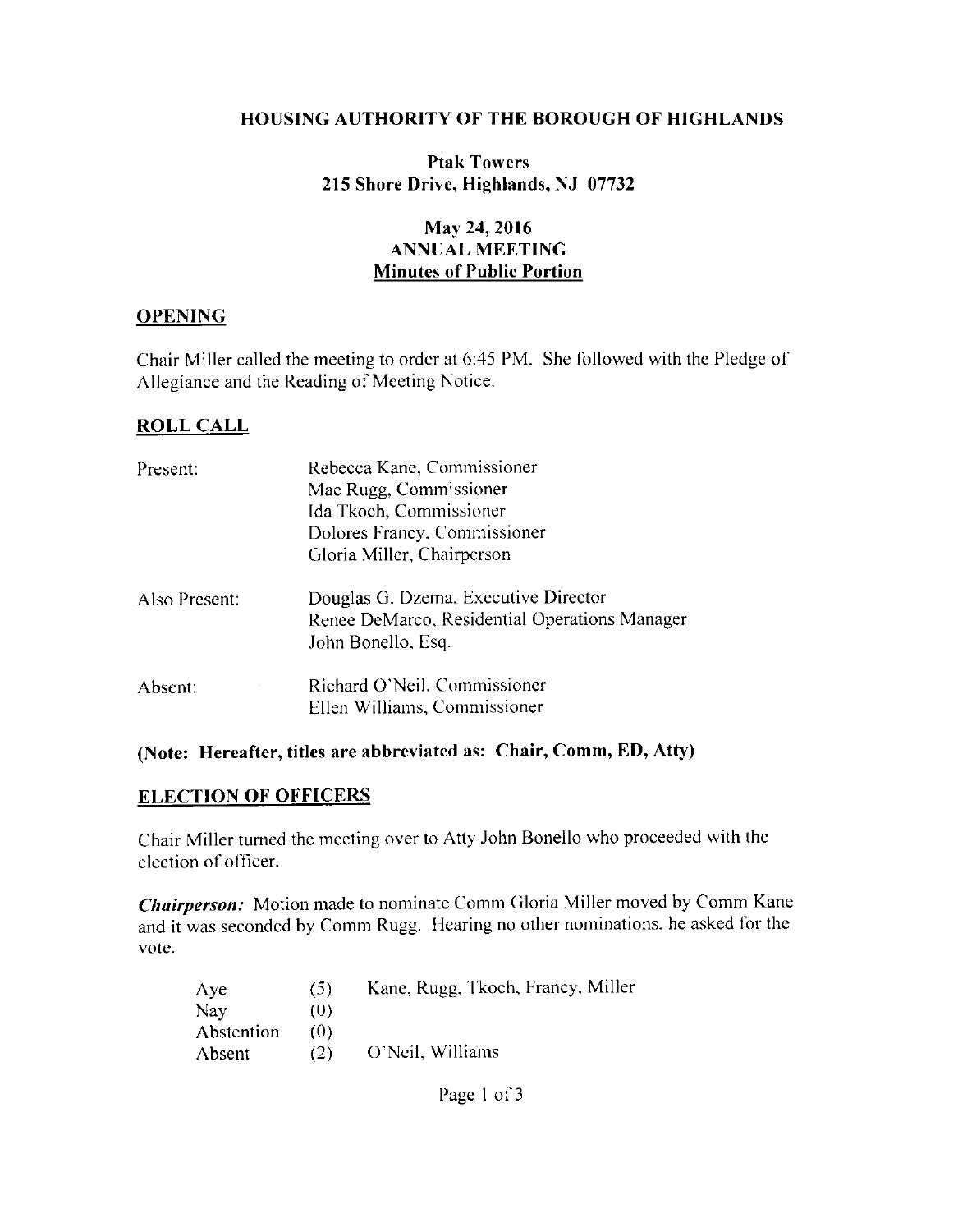Vice Chairperson: Motion to nominate Comm Dolores Francy moved by Comm Kane and it was seconded by Chair Miller. Hearing no other nominations, he asked for the vote.

| Ave        | (5) | Rugg, Tkoch, Kane, Francy, Miller |
|------------|-----|-----------------------------------|
| Nav        | (0) |                                   |
| Abstention | 70) |                                   |
| Absent     | (2) | O'Neil, Williams                  |

Treasurer: Motion to nominate Comm Mae Rugg moved by Chair Miller and it was seconded by Comm Kane. Hearing no other nominations, he asked for the vote.

| Aye        | (5) | Rugg, Tkoch, Kane, Francy, Miller |
|------------|-----|-----------------------------------|
| Nay        | (0) |                                   |
| Abstention | 70) |                                   |
| Absent     | (2) | O'Neil, Williams                  |

Atty Bonello turned the meeting back to Chair Miller.

# **ADJOURNMENT**

Chair Miller made a motion to adjourn the Annual Meeting. Motion was seconded by Comm Francy. All in favor.

Chair Miller closed the meeting at 6:50 PM.

 $\bar{1}$